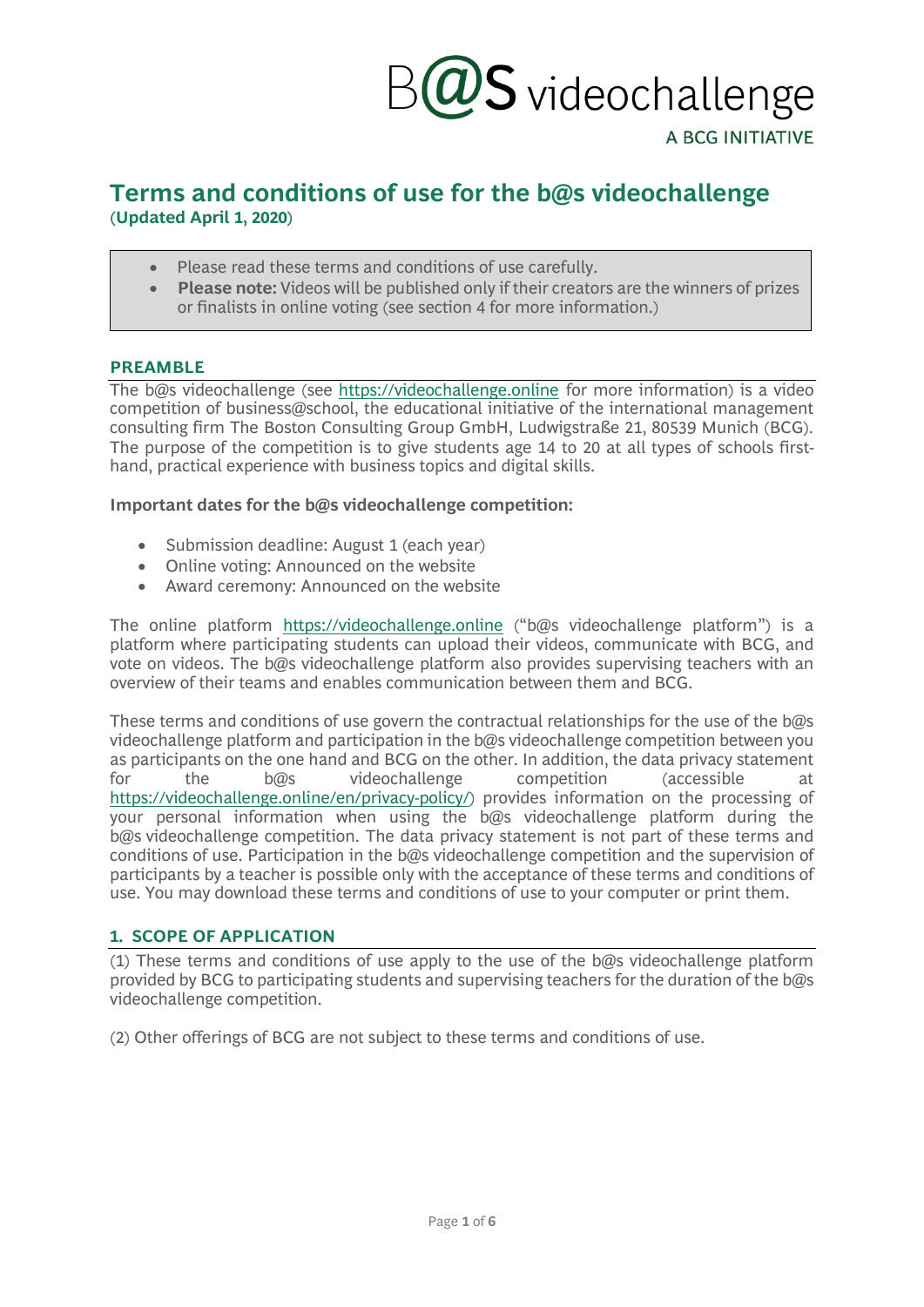## $\overline{\omega}$ S videochallenge

A BCG INITIATIVE

#### **2. ELIGIBILITY TO USE THE PLATFORM**

(1) Participation in the b@s videochallenge competition is permitted only to individuals between age 14 and 20 (on the respective date of the submission deadline). Minors must have the consent of a parent or legal guardian. Only students are eligible to use the platform. Interested students from all types of schools are invited to participate. Only participants from Europe can qualify for one of the regular main prizes. Participation is possible either as an individual or as part of a team of up to six members. Participants may submit only one video for each of the companies or organizations involved in the respective competition year.

(2) When students participate through a school, there should be a supervising teacher who supports them, but the teacher may not participate in the competition. Supervising teachers must accept these terms of use and conditions.

#### **3. REGISTRATION TO PARTICIPATE IN THE COMPETITION AND TO SUPERVISE PARTICIPATING STUDENTS**

(1) Students may register to participate in the competition either (i) electronically (online); (ii) by mailing a signed consent form to BCG; or (iii) by uploading your video. By signing the consent form and participating in the b@s videochallenge, you confirm that you are among the eligible persons described in section 2, paragraph 1. Students who register for the b@s videochallenge shall be referred to hereinafter as "participants." In the context of registration, you agree to the correct and complete submission of the required information as requested. You also agree to keep this information up to date in the future insofar as is required for participation in the b@s videochallenge competition, such as for contacting you. BCG is entitled to demand proof of the fulfillment of these conditions and the correctness of information at any time.

(2) To register for participation, you (or, if you are a minor, your parent or legal guardian) must agree to these terms and conditions of use.

(3) Upon receipt of online registration (under the category "Participate"), BCG will send you a personalized link (activation link) to the password-protected participant area of the b@s videochallenge platform by e-mail (under the category "Login"). You can define your password through the activation link. Your registration is complete only after BCG has received your video and your original signed consent form by mail or as an uploaded scan in the participant area.

(4) For videos created by a team, online registration is first performed by the team spokesperson, who receives an e-mail with the activation link. The team spokesperson can define his or her password through the activation link. In the password-protected team area, the team spokesperson can then enter the e-mail addresses of the other team members. The team spokesperson should only enter the e-mail addresses of persons who are eligible for participation and agree to participate in the competition as members of his or her team. BCG will send an e-mail to the provided e-mail addresses with an activation link and a request to agree to these terms and conditions of use. Each team member can then define his or her own password through the link. Participation in the b@s videochallenge competition requires that each team member agree to these terms and conditions of use before using the b@s videochallenge platform and send a signed consent form to BCG. Registration is complete only after BCG has received the respective video and a signed original consent form from each team member by mail or as an uploaded scan in the participant area. The team spokesperson may upload the team's video contribution in the team area.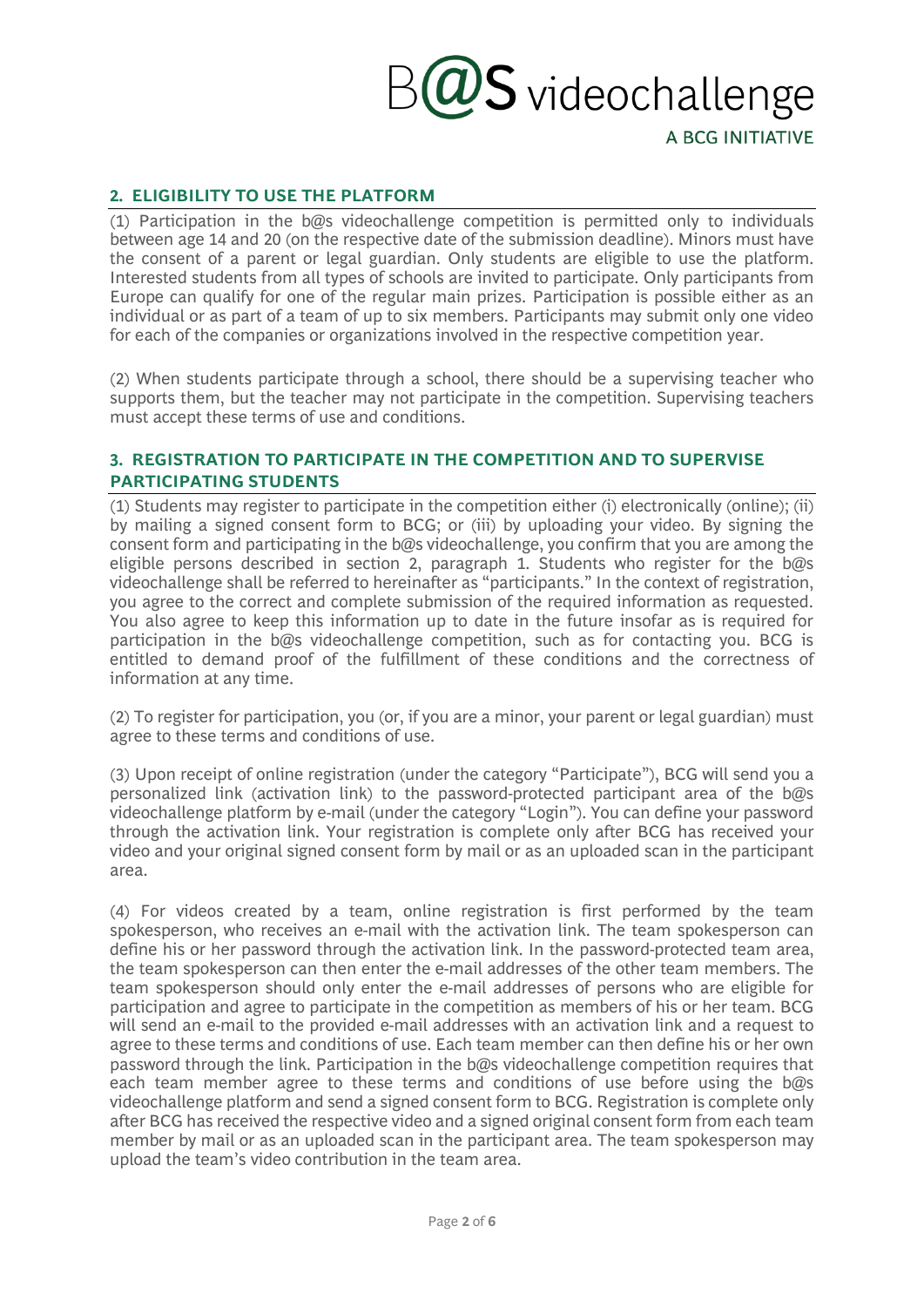# $\partial_{\partial} \mathbf{G}$  videochallenge

A BCG INITIATIVE

5) When students participate through a school, the following additional conditions apply. For a video to be submitted through a school, the team spokesperson first registers online, and under "Type of participation," he or she selects "during school." He or she will then receive an e-mail with an activation link, over which a password can be defined. In the password-protected team area, the team spokesperson must also enter the names of his or her team members and the name (incl. form of address) and e-mail address of the supervising teacher under "Supervising Teacher." Team spokespersons should enter information only for teachers who are willing to supervise and support participating students and who consent to the entry and use of their names and e-mail addresses in the framework of the competition. To the e-mail address provided for the teacher, BCG will send an e-mail with an activation link, information about the competition and how it functions, and a request for consent to these terms of use and conditions. The teacher can use the activation link to set his or her own password. After providing confirmation over the link and consenting to the terms of use and conditions, the teacher will receive an overview of all of his or her supervised teams, along with the following information: Team member names, e-mail addresses, selected companies, video uploaded (yes/no), final video submitted (yes/no), receipt of video confirmed by b@s videochallenge (yes/no), team invited to award ceremony (yes/no). Teachers can also be contacted by BCG and communicate with BCG over the b@s videochallenge platform. Teachers can edit their names and e-mail addresses, and are obligated to keep this information up to date as long as it is needed for supervision within the framework of the b@s videochallenge, such as to enable BCG to contact them.

(6) Please note that receipt of an e-mail with login information does not constitute admission to participate in the b@s videochallenge competition (for admission, see section 4 of these terms and conditions of use below); it merely permits use of the password-protected participant/team area in accordance with these terms and conditions of use.

(7) Videos are uploaded to the password-protected participant/team area. Video may be freely withdrawn up to one day before the submission deadline. As of the submission deadline, changes are no longer permitted. The latest version of the video uploaded on the day of the submission deadline shall be the version registered for the b@s videochallenge competition.

#### **4. ELIGIBILITY FOR PARTICIPATION AND PUBLICATION**

(1) Only videos that are created by students themselves and fulfill the following criteria will be admissible for participation in the b@s videochallenge competition:

- a) Coverage of all questions to be answered for the chosen company per the relevant information on the b@s videochallenge platform
- b) File size: Max. 400 MB
- c) File format: .mp4
- d) Video length: Max. 4 minutes
- e) For cell phone videos: Landscape view
- f) No advertisements in the video

(2) You do not have a claim to publication of your video or admission to the  $\log s$  videochallenge competition. BCG shall decide on admission after your video has been uploaded. BCG will inform you over the b@s videochallenge platform whether your uploaded video is admitted or not.

(3) After the submission deadline, the respective winners of the prizes awarded by the companies analyzed in the context of the competition or involved in the award ceremony will be chosen, along with the finalists in online voting. For the duration of online voting, these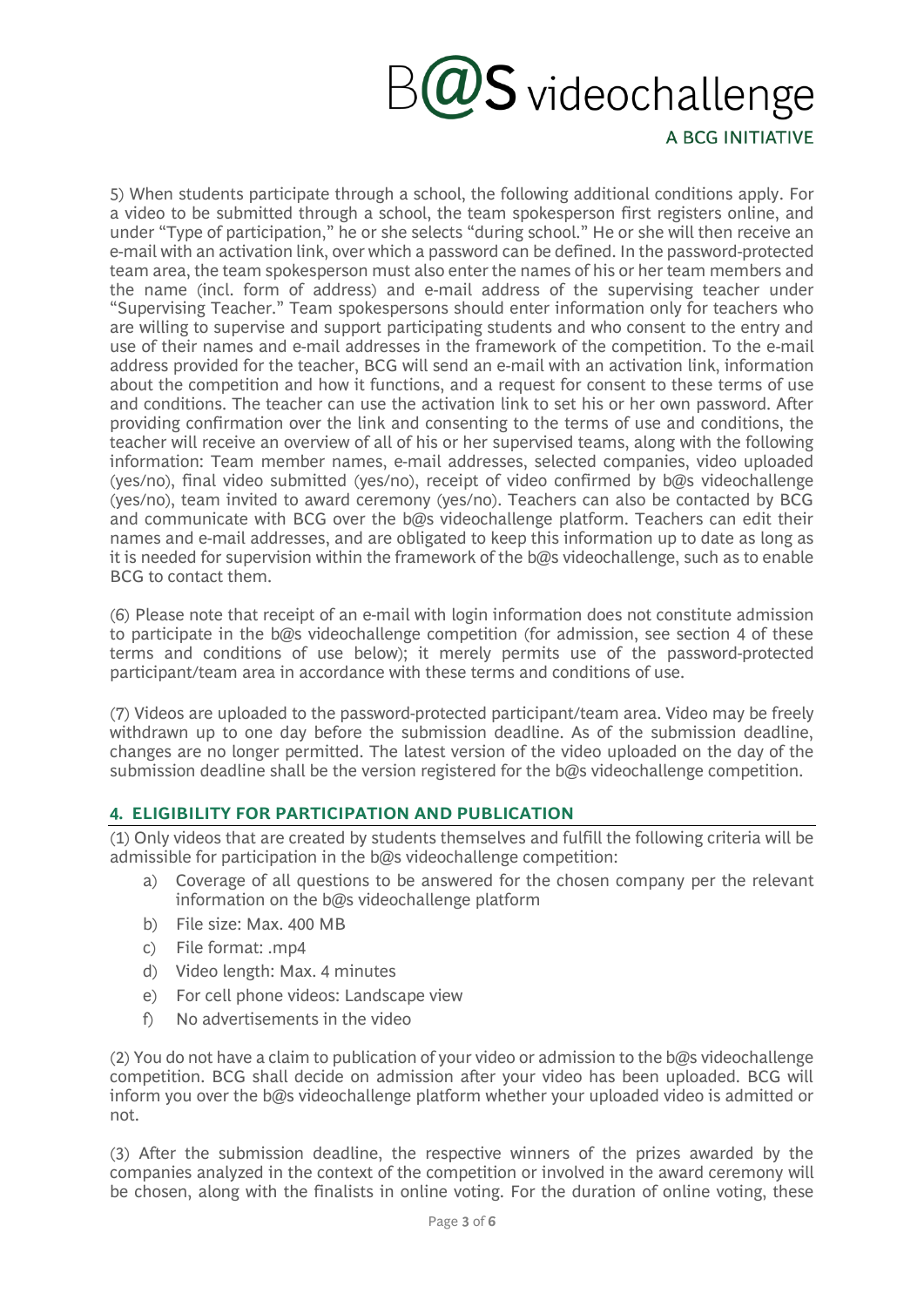# $\pmb{\mathcal{V}}\pmb{\mathsf{S}}$  videochallenge

A BCG INITIATIVE

finalists will be published in the publicly accessible area of the b@s videochallenge platform and opened to the vote. Insofar as personal information is part of a video, it will be published outside the password-protected area only with the corresponding provision of consent (see section 2.4 of the data privacy statement). All participants with approved videos will receive a written certificate of participation in the b@s videochallenge competition after the award ceremony.

#### **5. PROVISION OF THE B@S VIDEOCHALLENGE PLATFORM**

(1) Until the award ceremony, BCG provides participants in the b@s videochallenge competition a password-protected area on the b@s videochallenge platform for video uploads, coordination with team members, and communication between BCG and participants. BCG also provides supervising teachers access to the b@s videochallenge platform for an overview of the teams they supervise and for communication with BCG until the award ceremony.

In the publicly accessible area of the b@s videochallenge platform, users may vote for the different videos online. Access to the b@s videochallenge platform and the option of participating in the competition, supervising participants, and voting online are granted exclusively within BCG's technical, operational, and financial framework.

(2) There is no legal claim to the provision of the  $b\omega$ s videochallenge platform. BCG makes no assurances regarding a specific scope of services or the error-free and uninterrupted availability of the b@s videochallenge platform. Individual users are responsible for Internet access and for the state of their own hard- and software.

(3) BCG reserves the right to suspend the  $\partial \mathcal{Q}$ s videochallenge platform or parts thereof at any time and to change the type and scope of the free services provided. In doing so, BCG will take the legitimate interest of users into account. They will receive reasonable advance notice of such changes by e-mail.

#### **6. GRANTING OF RIGHTS**

(1) By signing the declaration of consent and participating in the b@s videochallenge competition, you as a participant grant BCG the rights listed in section 2 of the declaration of consent.

(2) BCG reserves the right to delete videos and other participant content from the  $b\omega s$ videochallenge competition in case of a violation of these terms and conditions of use. However, this does not constitute an assumption of responsibility by BCG. As a participant, you alone are responsible for your content (including any links you may create); in this regard, BCG merely provides you with storage space.

#### **7. GENERAL OBLIGATIONS AND RESPONSIBILITIES OF PARTICIPANTS**

(1) You agree not to use the b@s videochallenge platform for commercial purposes and to use it only in the context of the intended purpose of the  $\log s$  videochallenge competition. You are furthermore prohibited from uploading multimedia files that could threaten the operation of the b@s videochallenge due to their file size.

(2) You agree not to violate any applicable statutory provisions in using the  $\partial\mathcal{Q}$ s videochallenge platform. In particular, you will ensure that the content you provide and distribute does not violate any rights of third parties (e.g., copyright, trademark rights, or personal rights) and that any personal data of third parties that you may process in the context of using the b@s videochallenge platform does not violate relevant data protection legislation. In addition, you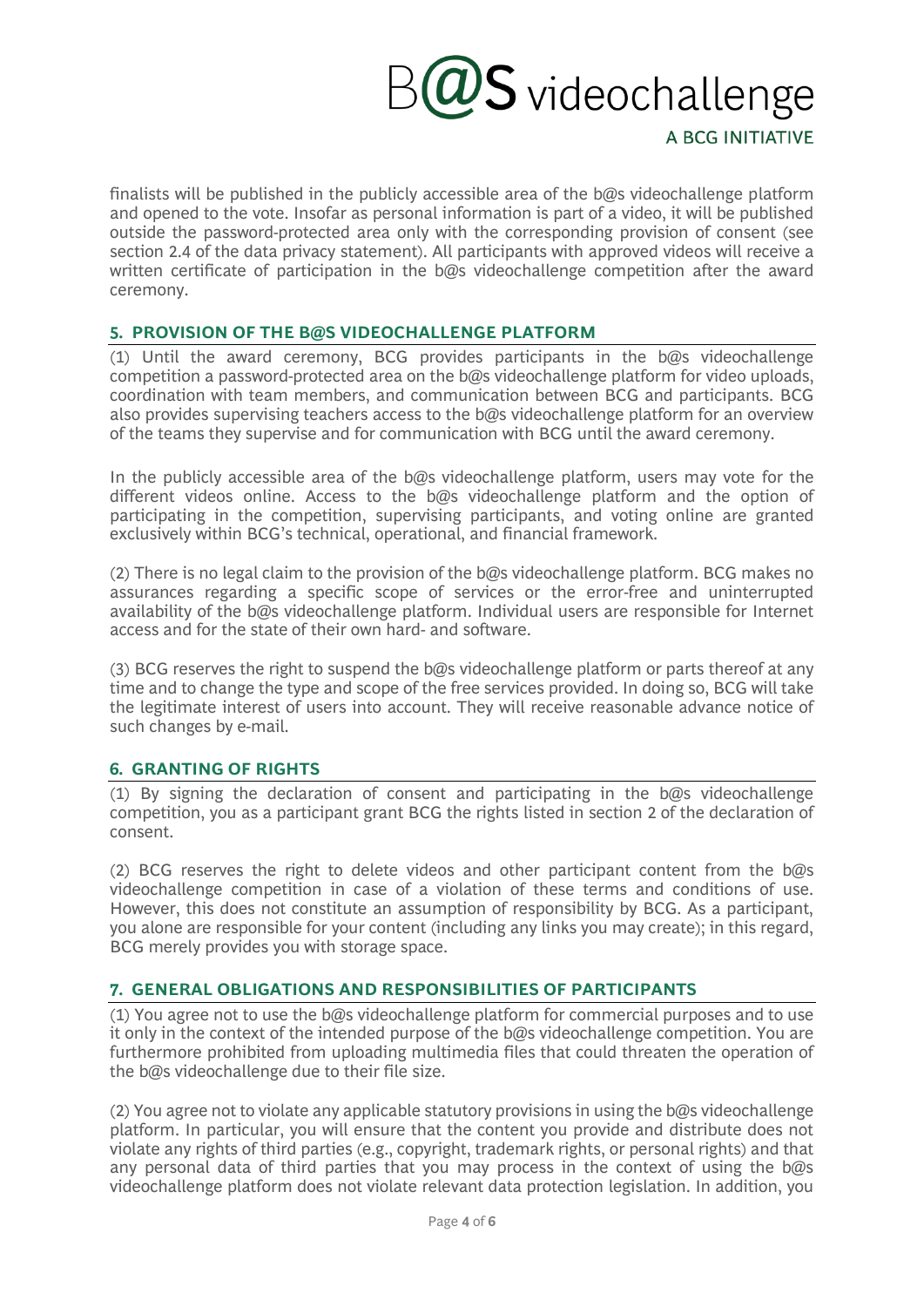### $\omega$ S videochallenge A BCG INITIATIVE

will ensure in particular that no illegal content in accordance with the German Criminal Code or the Protection of Young Persons Act is published or made accessible, e.g., propaganda material or emblems of anti-constitutional organizations, racist ideas, depictions of violence, pornographic content, or insults and other disrespectful statements.

(3) Insofar as you publish information or content, you agree to formulate it in such a way that the reputation and image of business@school and BCG are not negatively affected. In examining the question of whether reputation or image are negatively affected, the constitutionally protected freedom of opinion of the content provider and the freedom of information of the users of the offering will in particular be taken into account.

(4) You agree not to make the link to the password-protected participant/team area of the  $b\omega s$ videochallenge platform available to third parties (i.e., any people who are not part of the registered team or its supervising teachers).

#### **8. BCG'S RIGHTS**

The b@s videochallenge platform, corresponding computer programs, and content uploaded to the b@s videochallenge platform by employees of BCG is protected by copyright in accordance with statutory provisions. Any reproduction or use is permitted only on the basis of a statutory authorization or with BCG's express consent.

#### **9. BREACHES OF OBLIGATION AND INDEMNITY**

(1) In the event of breaches of obligations as set out in section 7, BCG is entitled to exclude you from the competition and to block or delete content on b@s videochallenge servers, to disable access and, in the case of obviously improper registration or use, to immediately delete it, as well as to take other suitable measures to protect against such breaches. This also applies in case of reasonable suspicion of such breaches. Reasonable suspicion is given particularly if BCG receives a warning from a third party or a court injunction.

(2) As a responsible user, you agree to indemnify BCG from any claims by third parties asserted against BCG in the context of breaches of the abovementioned obligations which you have caused or for which you are responsible, as well as from any resulting costs, including the costs of appropriate legal defense. In addition, you are required to support BCG in defending against abovementioned claims through the issue of statements and with further information. All further rights of BCG remain unaffected.

#### **10. LIABILITY**

(1) BCG is liable for damages for which it is responsible in the violation of cardinal obligations. Cardinal obligations are all essential primary contractual obligations that allow the proper execution of the contract, the fulfillment of which you are therefore entitled to rely upon as a contract partner of BCG.

(2) Beyond this, BCG is liable—irrespective of the legal grounds—only for

- a) damages arising from injury to life, body, or health,
- b) per the German Product Liability Act,
- c) in case of assumption of a guarantee of characteristics, or
- d) if damage was caused by intent or gross negligence on the part of BCG or legal representatives or vicarious agents of BCG.

(3) In case of a slightly negligent violation of cardinal obligations, BCG's liability is limited to the foreseeable losses typical for this type of contract.